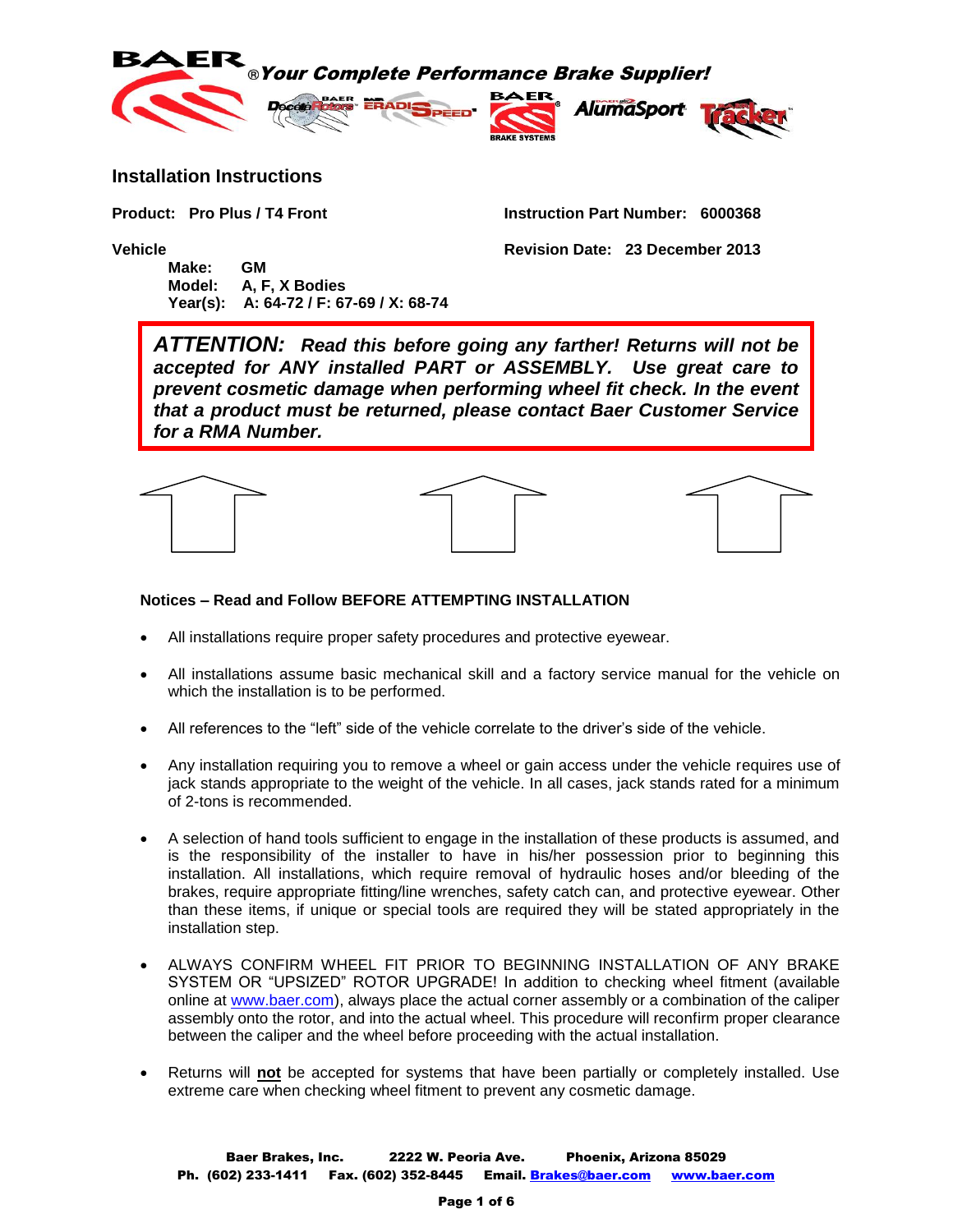

 When installing new Baer rotors, be sure to follow the direction of rotation indicated on the rotor hat area with either an arrow, or an "L" for left, or an "R" for right, or both. "L" or left always indicates the driver's side of US spec vehicles. Images shown are "L" left rotors:



- A proper professional wheel alignment is required for any system requiring replacement of the front spindles, or tie rod ends. Follow factory prescribed procedures and specifications unless otherwise indicated.
- At any point, stop the installation if anything is unclear, or the parts require force to install. Consult directly with Baer Technical Staff in such instances to confirm details. Please have these instructions, as well as the part number of the component (part numbers are machined into the brackets) that is proving difficult to install, as well as the make, model, and year (date of vehicle production is preferred) of your vehicle available when you call. Baer's Technical Staff is available from 8:30a.m. - 5:00p.m. Mountain Standard Time (Arizona does not observe Daylight Savings Time) by phone: (602)-233-1411 Monday through Friday.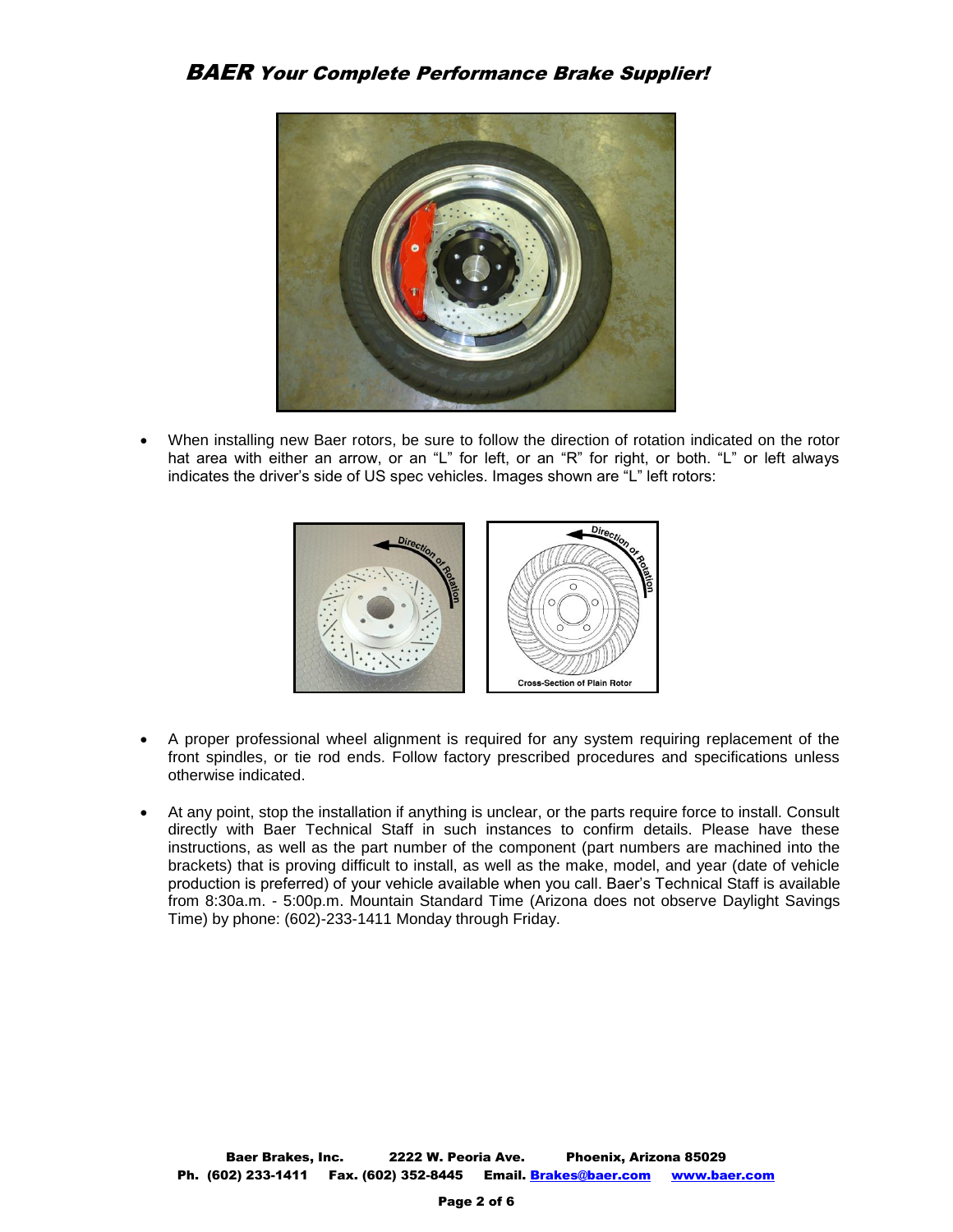# **INSTALLATION:**

1. Disconnect the brake hose from the hardline at the frame using a line wrench. Cap the hardline with the supplied vinyl cap to avoid brake fluid dripping. See, Figure 1 for reference.



**Figure 1:** Hose lock location and vinyl cap installed

2. Remove the hose lock and disengage the hose from the bracket.

**Disc Brake Removal:** Remove the allen bolts retaining the caliper and remove the caliper from the rotor. Remove the dust cap, cotter pin, retainer nut and rotor. Unbolt the caliper bracket from the spindle. Do not remove the spindle. Remove the remaining bolt securing the steer arm to the spindle. This will be replaced with a new bracket retaining bolt supplied with your system.

**Drum Removal:** Remove the dust cap, cotter pin, retainer nut and drum. Unbolt the drum backing plate from the spindle leaving all components intact.

- 3. Thoroughly clean all attachment points and the spindle pin to ensure proper installation of the new components.
- 4. The caliper position will be behind the spindle pin centerline. Install the caliper mount bracket to the spindle using the supplied 3" and 2.75"  $\times$  1/<sub>2</sub>" bolts and locking nuts. The longer (3") will be inserted in the steering arm hole closest to the tie rod attaching point. Torque both bolts to 85 ft∙lbs. See, Figures 2 and 3, on continued page: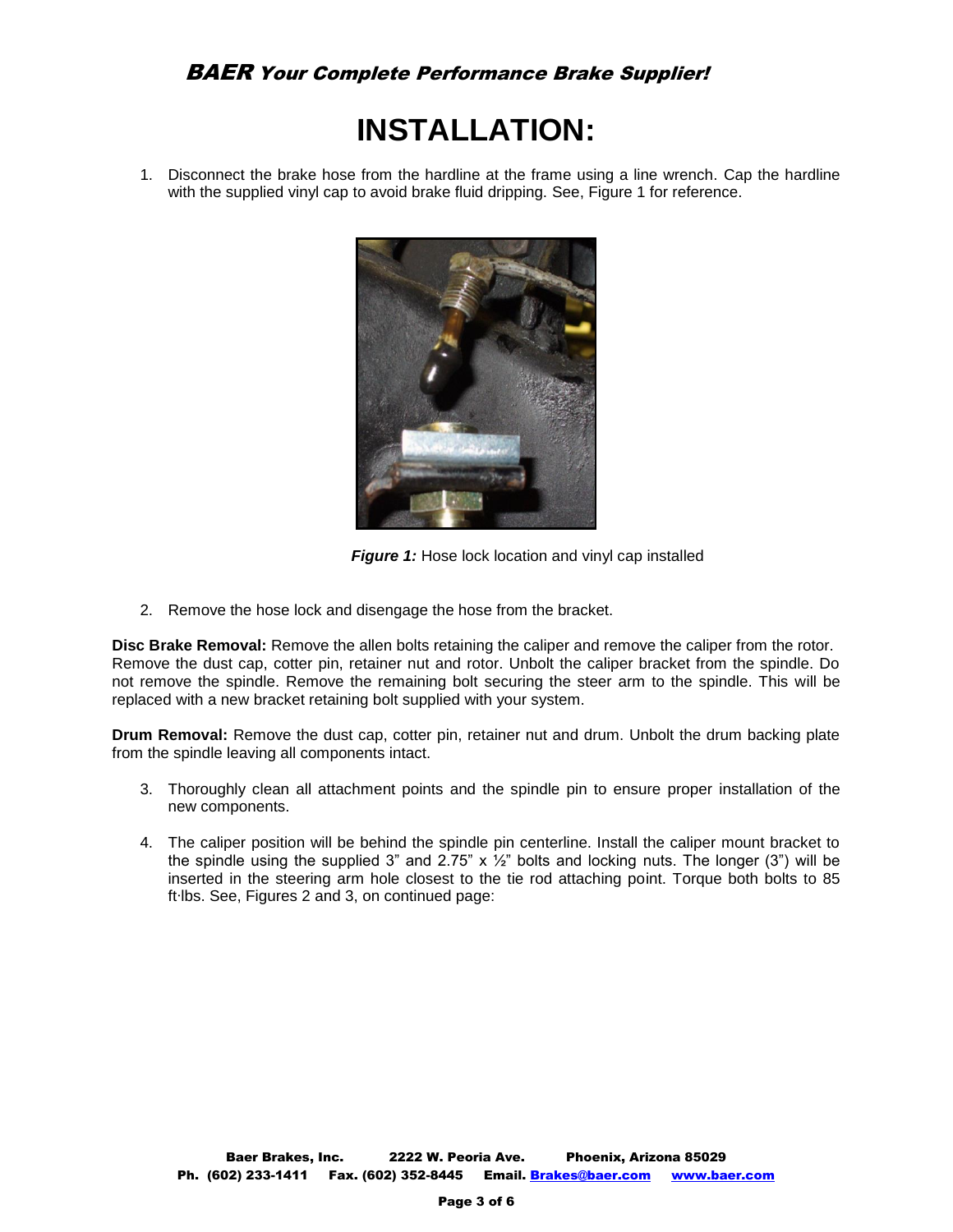



*Figure 2:* Front view of brackets *Figure 3:* Rear view of brackets

*Note:* Left side for Front Steer (A Body-Chevelle, etc) caliper is behind axle pin centerline on all models.

- 5. Install the new intermediate bracket (pre-installed on the new caliper for ease of shipping) using the supplied 12mm x 35mm bolts and washers. The bracket will mount to the outboard side of the spindle with the top of the bracket overhanging the spindle mount tabs. Tighten the bolts slightly with a wrench to allow for later removal
- 6. Prior to installing the new hub onto the spindle, apply a small amount of grease to the hub seal surface. The new bearings are pre-packed with synthetic grease. Do not add more grease. After installing the hub, tighten the spindle nut to 5-10 ft∙lbs and spin the hub to seat the bearings. Loosen and re-tighten the nut while spinning the hub several times. Loosen the nut, tighten to remove all play, tighten approximately 1/16<sup>th</sup> turn or more to align cotter pin holes, to give a small amount of pre-load. Install nut retainer, cotter pin and dust cap.
- 7. Install the correct side rotor and secure with three lug nuts and washers to avoid scratching the rotor hat.
- 8. With pads removed, install the new caliper (bleed screw points up) using the supplied M12- 1.75x45 Socket Head bolts. Do not torque the bolts as shimming will occur next.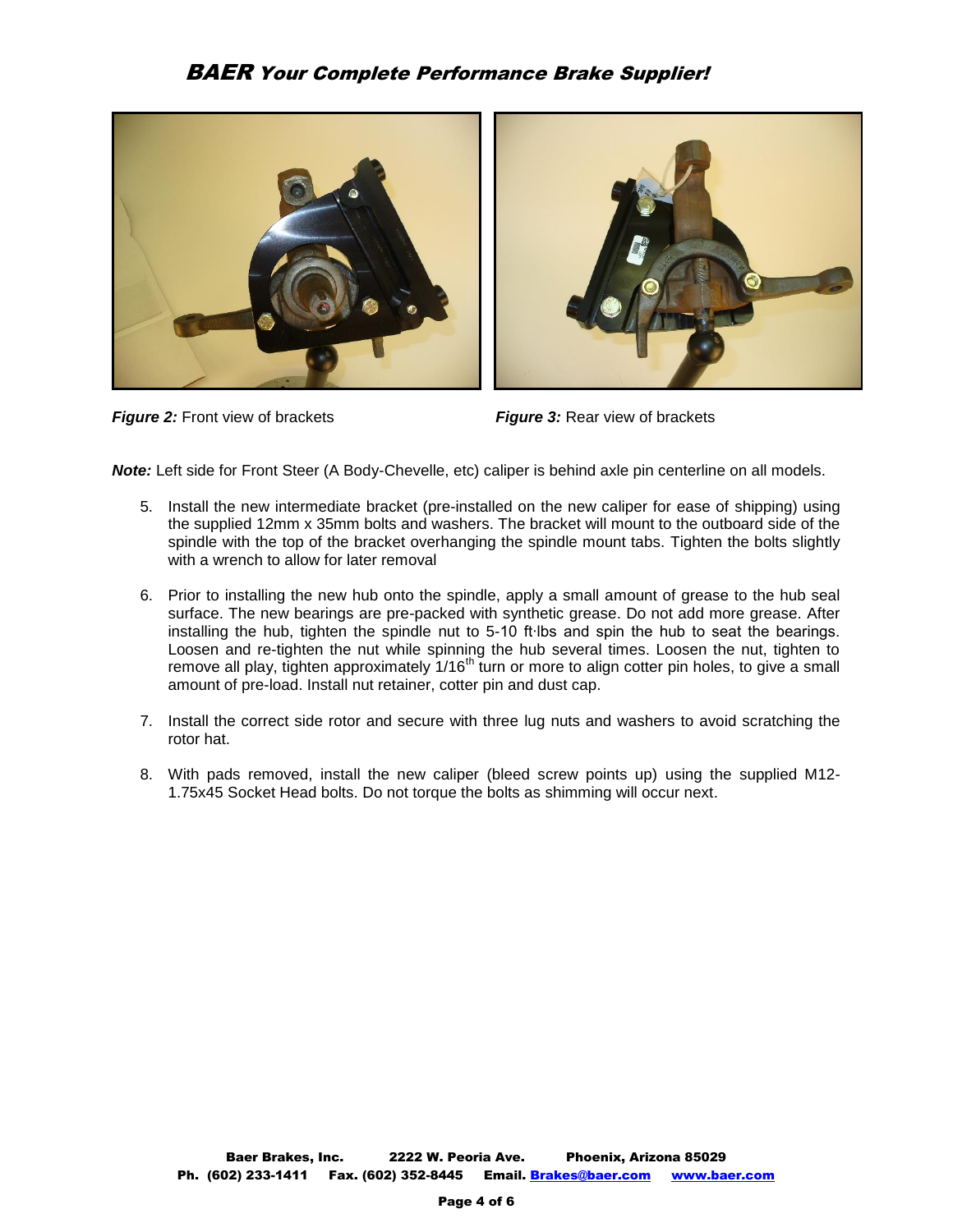# Shimming Procedure

Measure the gap from the rotor to caliper body at 4 points, top inside and outside, bottom inside and outside. Write down all measurements. Subtract the top inside measurement from top outside. This will require a shim at the top bracket bolt equal to half of this difference to center the caliper. For instance, inside measurement of .865", outside of .905" has a difference of .040 which would require a .020" shim installed to center. Do the same with the bottom measurements to center this also. Getting these gaps as close as possible within .005" will keep the possibility of excessive noise to a minimum. This may require different thickness shims top and bottom. **\*\***Note: The purpose for shimming is due to the machining processes that were once performed in the past. Dimensioning tolerances weren't as necessary as today's standards, which caused variances in spindles.

## **Procedure**

- 1. Select the required shims from the kit provided
- 2. Remove the caliper
- 3. Loosen the bolts connecting the intermediate bracket to the base bracket
- 4. Install the appropriate shims (between both brackets), removing one bolt at a time, and snug the same bolts for fit check
- 5. Reinstall the caliper and recheck gap measurements
- 6. Re-shim if necessary. When proper shimming has been achieved, torque the 12mm x 35mm bolts to 85 ft∙lbs. Finally, torque the caliper bolts to 75 ft∙lbs.

If you do not have access to a dial caliper, these measurements can be made with pads installed using a feeler gauge between the rotor and pad. Take measurements from top inside and outside, then bottom inside and outside. Minimum clearance is .010" between pad and rotor, but equal gaps at all four locations is best.



*Figure 4:* Shim package